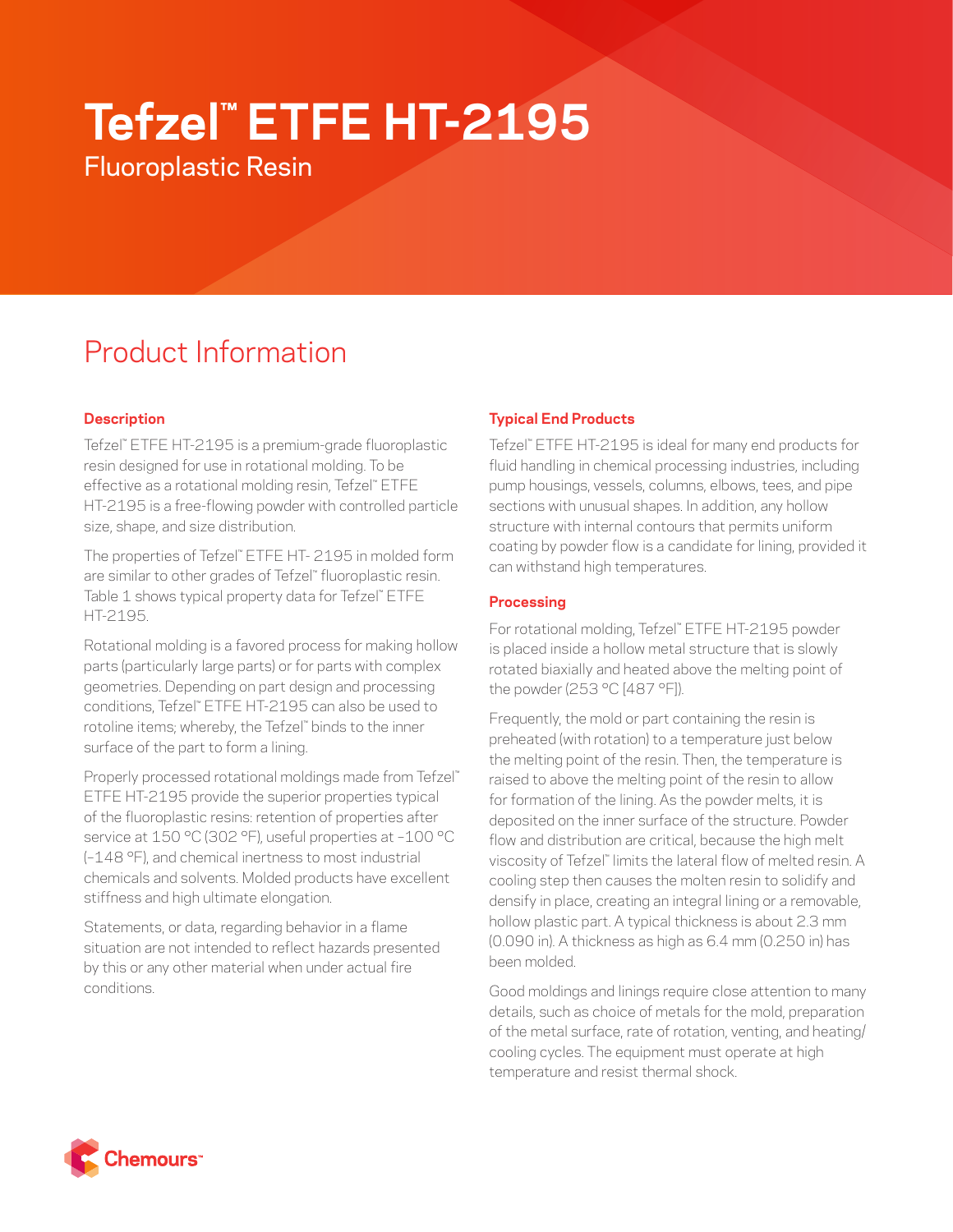The times and temperatures of the preheat, fusion, and cooling cycles will vary according to the part, oven, and choice of cooling method, etc. For a wall/lining thickness of 2.3 mm (0.090 in), the following times and temperatures are typical.

| Preheat | 5 min at 250 °C (482 °F)  |
|---------|---------------------------|
| Fusion  | 60 min at 288 °C (550 °F) |
| Cooling | (ambient air)             |

Within certain limits, the fusion temperature can be increased to permit shorter cycle times. The minimum time/temperature conditions can be defined as those times, at a specified temperature, that just allow for formation of bubble-free parts and linings. A typical minimum time/temperature relationship for Tefzel™ ETFE HT-2195 is:

|         | Temperature  |           |
|---------|--------------|-----------|
| $\circ$ | $\circ \Box$ | Time, min |
| 282     | 540          | 100       |
| 288     | 550          | n         |
| 293     |              |           |

Tefzel™ is relatively dense, compared to other resins. As a guide, to form a 2.3-mm (0.090-in) lining on a part with an interior surface of 0.093 m<sup>2</sup> (1 ft<sup>2</sup>), use 360 g (0.80 lb) of Tefzel™ ETFE HT-2195.

Rotations for major and minor axes that are conventionally used for rotocasting other polymer resins have been applied without modification to Tefzel™ ETFE HT-2195. For example, 8 rpm major, 9 rpm minor for boxes, cylindrical pipe sections, tees, spool pieces, etc.; 8 rpm major, 10 rpm minor for spheres and ellipsoids. These conventional rotations have given acceptable fluoroplastic resin distribution and casting thicknesses.

Molds must be vented during the rotational molding/ rotolining cycle. For best results, use an appropriate tube as a vent with glass wool in the tube to restrict contaminants from entering the part.

#### **Safety Precautions**

Before using Tefzel™ ETFE HT-2195, refer to the Safety Data Sheet and the latest edition of "The Guide to the Safe Handling of Fluoropolymer Resins," published by The Society of the Plastics Industry, Inc. ([www.fluoropolymers.](http://www.fluoropolymers.org) [org\)](http://www.fluoropolymers.org) or by PlasticsEurope [\(www.plasticseurope.org\)](http://www.plasticseurope.org).

Open and use containers only in well-ventilated areas using local exhaust ventilation (LEV). Vapors and fumes liberated during hot processing, or from smoking tobacco or cigarettes contaminated with Tefzel™ ETFE HT-2195, may cause flu-like symptoms (chills, fever, sore throat) that may not occur until several hours after exposure and typically pass within about 24 hr. Vapors and fumes liberated during hot processing should be exhausted completely from the work area. Contamination of tobacco with polymers should be avoided.

Mixtures with some finely divided metals, such as magnesium or aluminum, can be flammable or explosive under some conditions.

#### **Substrate Considerations**

Because the molding/lining process involves molten resin against the interior part wall, any surface structure on this part wall will tend to be translated to the part. Therefore, it is recommended to make the mold surface as uniform as possible by removing scratches, burrs, etc. Grit blasting with a coarse grit (e.g., 24-grit aluminum oxide for mild steel) will enhance surface uniformity.

#### **Storage and Handling**

Ambient storage conditions should be designed to avoid airborne contamination and the formation of water condensation on the resin when it is removed from containers.

#### **Packaging**

Tefzel™ ETFE HT-2195 is packaged in 25-kg (55-lb) drums net weight.